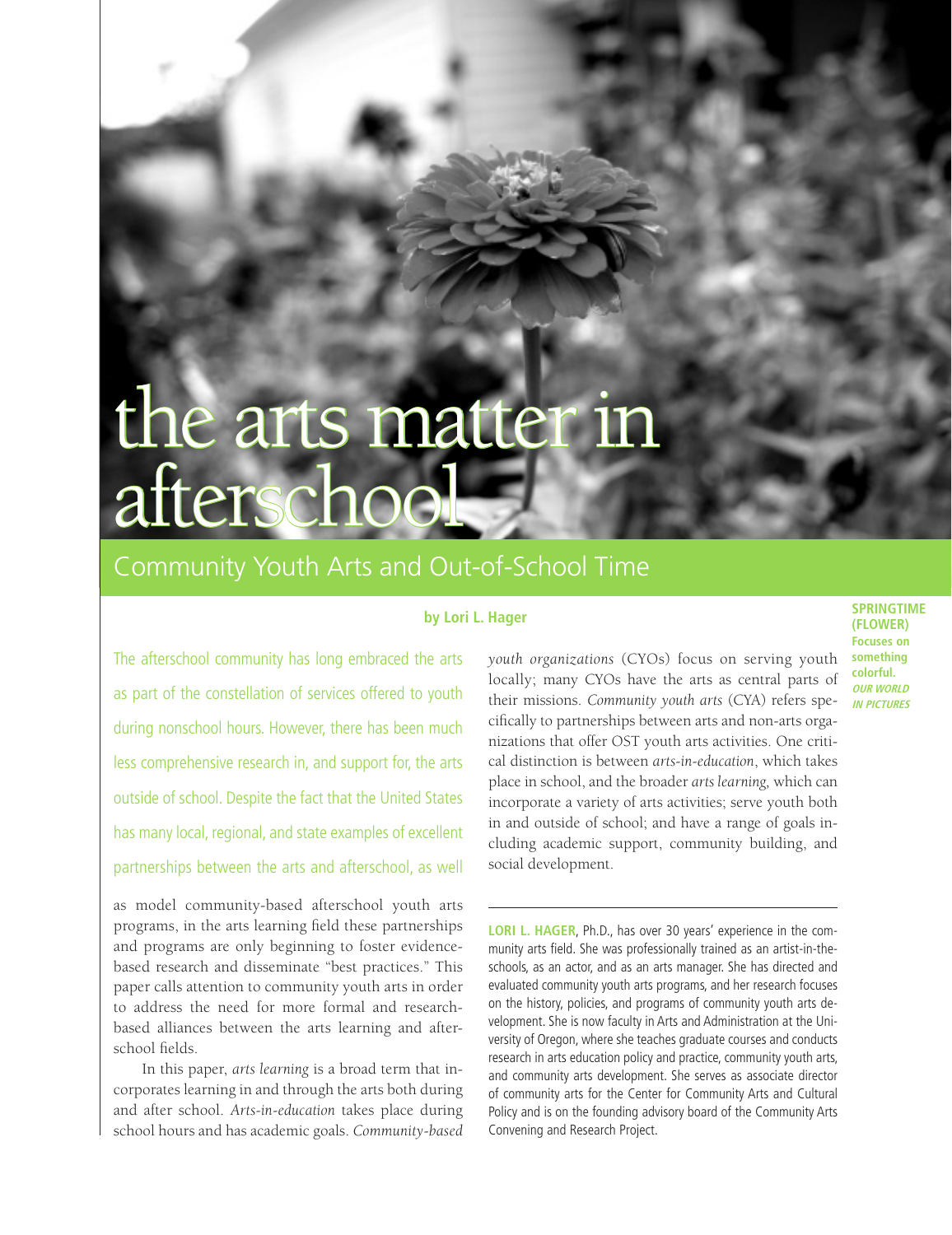### Historical Perspective

In the U.S., connections among youth, arts, and community are rooted in the Progressive Movement at the turn of the 20th century (Addams, 1910; Ewell, 2000; Jackson, 2000). In Chicago, Philadelphia, New York, and other major urban areas, civic-minded philanthropists led reform efforts in child labor, family health, education, welfare, and recreation. Recognizing the importance of building healthy minds and bodies, Progressives helped to revolutionize city planning by advocating for public spaces, including playgrounds where children and neighbors could gather as well as community centers where

the urban poor and recently arrived immigrants could acclimate to American urban life (Addams, 1910; Blood, 1996; Davis, 1984; Jackson, 1996). Integral to the services offered by settlement houses were activities in music, drama, dance, crafts, painting, drawing, and more. The arts were viewed as a means to bring people together to build community, share cultures, and transcend language barriers

(Abookire & McNair, 1989; Dubois, 1943; Jackson, 1996). The Progressive ideal included the arts in fostering positive community relations and youth development (Addams, 1910; Kennedy, n.d.)

Community youth arts also grew out of the recreation and playground movements of the early 20th century. Drama—sometimes referred to as "skits and stories"—was featured in summer camps, YMCAs, Boys & Girls Clubs, Scout troops, and other recreation clubs (Hager, 2008; McCaslin, 1997). These early precursors to contemporary community youth arts helped to cement the arts' position in community organizations whose purpose was to fill young people's leisure hours with productive and worthwhile pursuits.

The settlement houses, parks and recreation programs, and Junior Leagues were instrumental in the start of professional arts organizations in the U.S. (Abookire & McNair, 1989; Bedard, 1998; Rodman, 1989). For example, Alice and Irene Lewisohn began their dramatic efforts in 1907 at the Henry Street Settlement in New York City. Henry Street Settlement still offers drama classes to youth today, as does Karamu House in Cleveland, Ohio. America's cities and towns are dotted with theatres, which the Junior Leagues helped to found, such as Louisville Children's Theatre, Birmingham Children's Theatre, and the Nashville Academy Theatre

(Bedard, 1989; Comer, 1946). During the 1950s, as community and recreation centers expanded steadily, universities and community organizations increasingly relied on one another to produce children's arts activities (Ewell, 2000; Gard, 1955, 1975; McCaslin, 1997).

The establishment of the National Endowment for the Arts (NEA) in 1965 provided federal recognition for arts in communities and schools. Arts-in-education was formally established through partnerships between the NEA and the (then) U.S. Office of Education. Investments were made toward arts-in-education research and program development. For example, Harvard's Project Zero

Early distinctions between NEA in-school and out-of-school arts learning programs had a profound effect on how each has developed.

received early research funding, (NEA, 1967) and is still critical to arts education through the research of Howard Gardner and many others. The artist-in-schools program established a residency model in 1966 that is the basis for arts in the schools today (see, for example, Arts Education and Americans Panel, 1977; Fowler 1988; Remer, 1996).

Early distinctions between NEA in-school and out-of-school arts learning programs had a profound effect on how each has developed. The NEA positioned community-based arts, including community youth arts, in the Expansion Arts program, which began in recognition of the country's changing demographics and of changing arts practices and audiences (Hager, 2003). Expansion Arts sought to bring start-up money to community-based organizations that were addressing community problems through the arts, with a focus on "minority" neighborhood community centers that attracted nontraditional audiences and produced diverse American art. Many of these centers also provided educational opportunities and training in the arts for youth and adults through classes and apprenticeship or job skills training programs (Backas, 1977; Mark, 1991; NEA, 1980).

Partnership between the NEA and other federal agencies, such as Housing and Urban Development (HUD) and the Office of Juvenile Justice and Delinquency Prevention, provided important revenue streams for nonschool-based youth arts that targeted marginalized populations. Job training programs with the Department of Labor focused on the transferability of skills from the cultural industry to other sectors. The Comprehensive Employment and Training Act (CETA) included partnerships between the NEA and Department of Labor in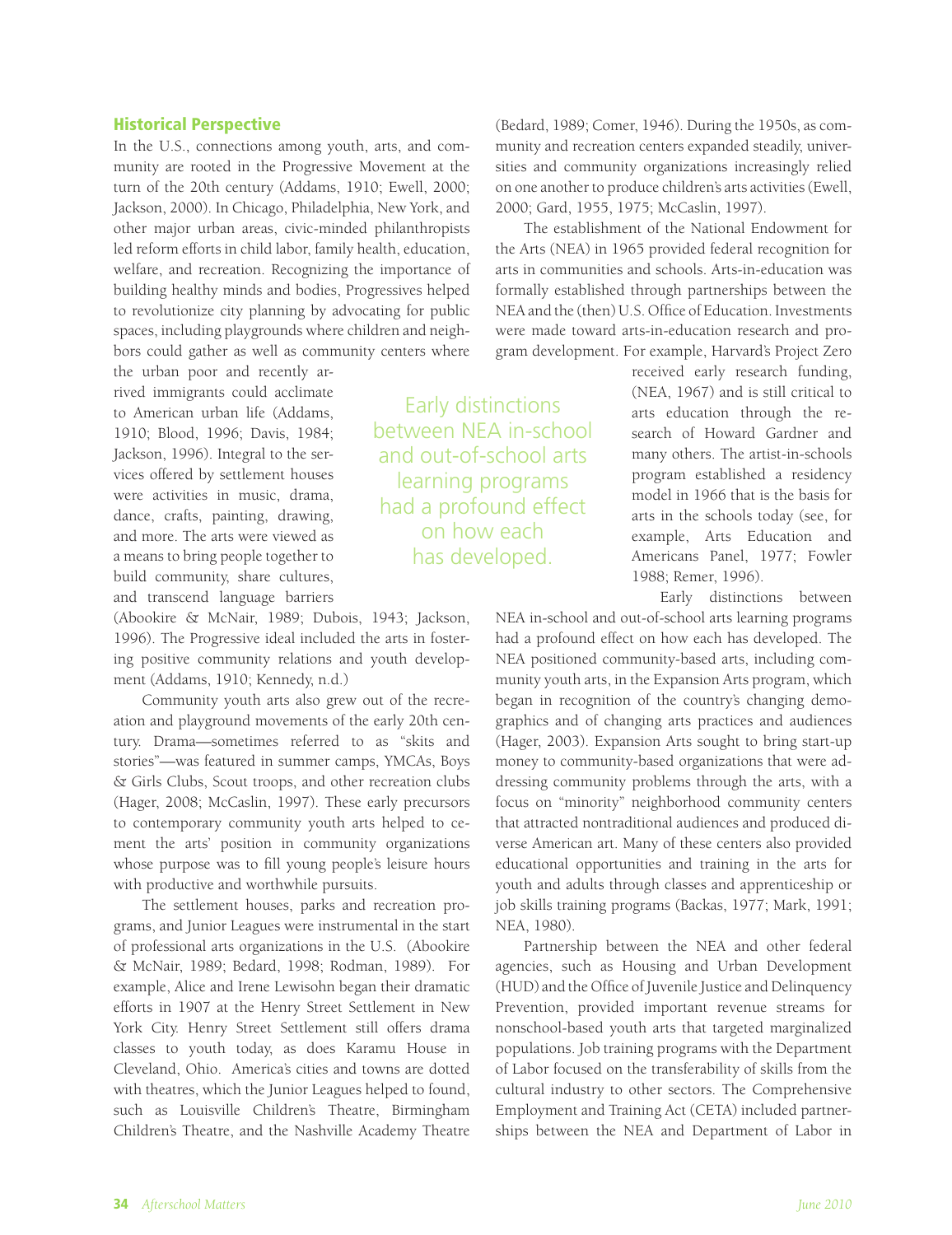support of the Arts and Humanities Program, which provided funding for artists to work as arts managers and teaching artists (Morgan Management Systems, 1981; Netzer, 1992; Wyzomirski, 1982). Other federal initiatives included Challenge America: Positive Alternatives for Youth (NEA, 2001a), and Creative Communities, a partnership between the NEA and Housing and Urban Development (NEA, 2000), which focused on low-income youth. Since the 1970s the arts and community youth arts have had an important role in the development of cities (Adams & Goldbard, 2001; Ewell & Ewell, 1975; Gard, 1975; Kamarck, 1975; NEA, 2001b; Regan, 1976).

Another influence on community youth arts was the activity of local arts agencies (LAAs), which are part of the state arts agency system that receives federal dol-

lars to support arts in education, community revitalization, and youth development. By 1997, 100 percent of LAAs in the 50 largest American cities "used the arts to address community development issues," which reflected the "fastest growing program and service area of local arts agencies" (Larson, 1997, p. 84). LAAs were working on community development with schools, parks and recreation, social service departments, law enforcement, and community-based organizations to address issues of economic development, crime prevention, illiteracy, substance abuse, homelessness, and cultural and racial awareness, particularly for youth (Gibans, 1982; Larson, 1997).

When No Child Left Behind (NCLB) was authorized in 2001, the arts were included as a core academic area (Arts Education Partnership, 2001). The NEA re-organized its arts learning category to include community-based programs, in addition to Pre-K and K–12 arts-in-education (NEA 2002a, 2002b). This shift signified an important milestone in federal recognition of arts learning that takes place outside of school.

# Community Youth Arts Models

Two model programs for the arts during out-of-school time have helped to generate momentum for national recognition of community youth arts. These include Coming Up Taller and the YouthARTS Development Project.

Coming Up Taller helps to promote excellence in afterschool arts programs that target youth in high-poverty communities by presenting awards that raise the profile for the arts outside of school time and by identifying and stimulating best practices. The YouthARTS Development Project was purposefully designed to study arts programs in partnership with departments of juvenile justice in order to provide hard evidence of positive effects for juvenile offenders who participate in arts programs.

#### Coming Up Taller

When No Child Left Behind (NCLB) was authorized in 2001, the arts were included as a core academic area. The NEA re-organized its arts learning category to include communitybased programs, in addition to Pre-K and K–12 arts-in-education.

Coming Up Taller (CUT) is a high-profile national program that annually provides awards to community youth arts programs judged exceptional by a panel of peer experts. CUT is sponsored by the President's Committee on the Arts and Humanities, the National Endowment for the

> Arts, and the National Endowment for the Humanities. The goal of CUT is to "identify community programs in the arts and humanities that reach at-risk children and youth and to describe the principles and practices that make these programs effective" (Weitz, 1996, p. 7).

> CUT has identified characteristics shared by effective programs, including student engagement, provision of critical "building blocks" in healthy development, creation of safe places for children to develop sustained healthy relationships with peers and adults, opportunities for student success, and innovative teaching strategies including "handson learning, apprenticeships and

technology" (Weitz, 1996, p. 8). Award-winning programs also build on what youth value, establish clear expectations, help children feel valued, and provide support services. Many of the programs are initiated by arts organizations, but they operate in partnership with "schools, universities, youth organizations, churches, businesses, and health, housing and social service agencies" (Weitz, 1996, p. 8). By identifying best practices and recognizing them nationally, CUT helps to define effective community youth arts practices and to expand support for arts and humanities programs for at-risk youth and children (Weitz, 1996, p. 9).

# YouthARTS Development Project

The YouthARTS Development Project (YADP) was a pilot project among the Office of Juvenile Justice and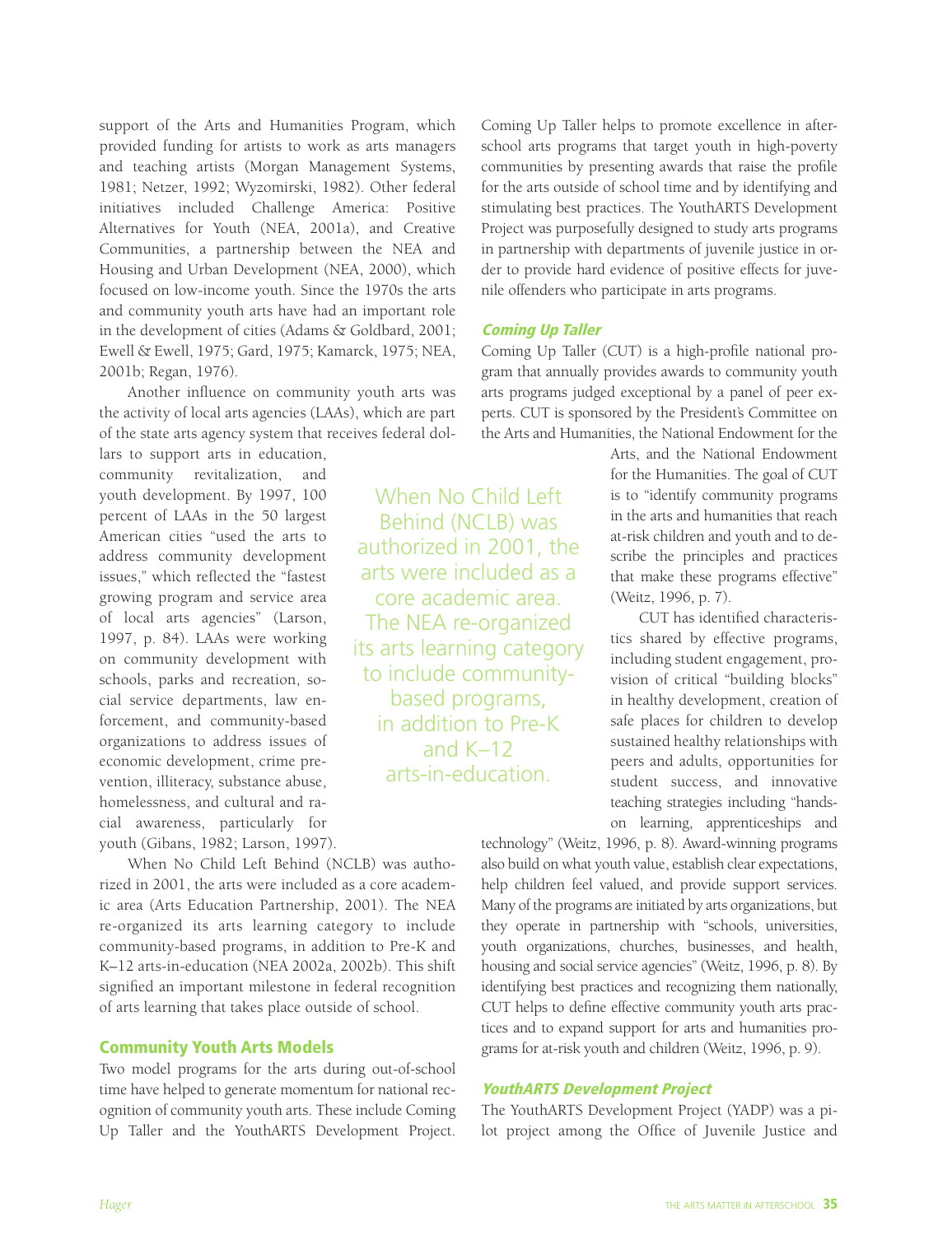Delinquency Prevention, Americans for the Arts, and community agencies in three cities. The purpose of the development project was to "develop, test, and disseminate 'best practice' models of arts programs designed for youth at risk" (Farnum & Schaffer, 1998, p. vi). Though arts organizations have been providing arts programs for youth at risk of juvenile delinquency and truancy for years, most of the evidence in support of such programs was anecdotal, lacking substantive statistical evidence that arts programs can enhance youth development (Farnum & Schaffer, 1998).

YADP had seven goals:

- 1. To define "best practices" for at-risk youth arts programs
- 2. To design and test program evaluation methodologies
- 3. To conduct rigorous impact evaluation of the three sites on risk and protective factors in adolescent behavior
- 4. To design and test artist and staff development and training
- 5. To strengthen relationships among local and federal partners
- 6. To disseminate "best practices" models to arts, social service, and juvenile justice providers
- 7. To leverage increased funding for at-risk youth programs (Farnum & Shaffer, 1998, p. 2)

Working with information from the youth arts field, social service agencies, and justice programs, the project identified an approach to reducing risk factors while increasing protective factors by using all the community's resources, including schools, peers, and family support networks.

Results from the YADP program evaluation provided evidence that "arts programs really can have an impact on youth. Not only can

such programs enhance young peoples' attitudes about themselves and their futures, but the programs also can increase academic achievement and decrease delinquent behavior" (Farnum & Schaffer, 1998, p. 3). Youth who participated in YADP art-centered afterschool programs showed improved anger management, increased ability to stay on task, less delinquent activity, improved attitudes toward school, and increased self-esteem and self-efficacy. They also had fewer court referrals (Farnum & Schaffer,

YouthARTS Development Project remains one of the most accessible resources for designing, staffing, and evaluating arts intervention programs. Coming Up Taller brings national attention to best practices in community youth arts and OST learning. Both extend the articulated benefits of arts partnerships beyond exposure and enrichment outcomes to include excellence in the arts, as well as in youth development and civic participation.

1998). YADP disseminated some of the first critical evidence for how the arts benefit youth at risk of juvenile delinquency and what some of the best programs are doing.

YADP remains one of the most accessible resources for designing, staffing, and evaluating arts intervention programs. Coming Up Taller brings national attention to best practices in community youth arts and OST learning. Both extend the articulated benefits of arts partnerships beyond exposure and enrichment outcomes to include excellence in the arts, as well as in youth development and civic participation. Support of these programs by federal agencies legitimizes community youth arts programming that connects with arts-based social and civic goals. Effective national dissemination of such model national

> programs helps to develop best practices in program delivery and instruction and to influence funding and policy.

# Challenges for Community Youth Arts

The research of Shirley Brice Heath and her collaborators provides critical evidence for the impact of the arts in nonschool settings, demonstrating that the value of youth arts programming extends beyond reform or enrichment (Heath, Soep, & Smyth, 1998). Heath describes how participating in arts-based CYOs prepares youth to engage dynamically with their communities, learn leadership skills, demonstrate higher-order thinking skills, and collaborate effectively (Heath & Roach, 1999; Heath, Soep, & Roach, 1999). The research compendium *Champions of Change* (Fiske, 1999) stimulated research that focuses on the range of arts ac-

tivities that take place during out-of-school time as well as in school, providing some of the critical evidence that the emerging field needs (Deasy, 2002; Fiske, 1999). However, much of the evidence in community youth arts continues to be anecdotal and has not been formally documented or researched.

Though research and model programs for afterschool arts do exist, afterschool arts programs have often been perceived by the arts sector as "enrichment" pro-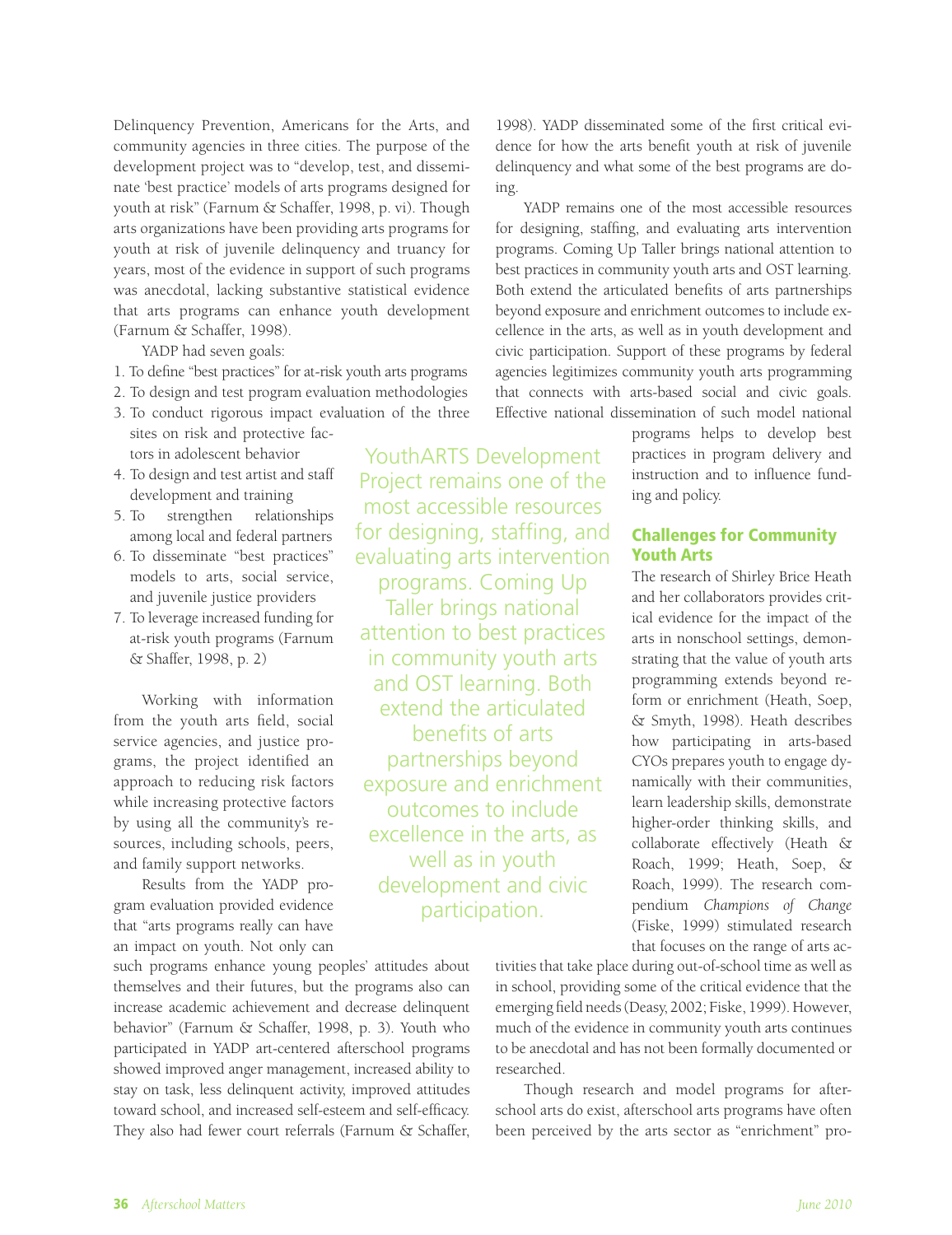gramming that lacks the substance and rigor of in-school or conservatory arts experiences. Historically, afterschool arts programs have received scarce attention in arts education research, professional development, training, standards, policy, and assessment, when compared to inschool arts learning.

A Wallace Foundation study reported that 63 to 67 percent of "youth development, community development, education and recreational organizations are involved with the arts" (Walker, 2004, p. 4). The 21st Century Community Learning Centers (21st CCLC) program has been critical to the growth of the arts in the OST field through increased participation of artists and arts organizations as service providers for the required afterschool enrichment component. For example, the

Phoenix Office of Arts and Culture's five-year 21st CCLC program worked with nine local arts organizations to provide substantive standards-based afterschool arts curriculum in partnership with some of the city's poorest schools, putting teaching artists to

work, fostering the education component of local arts organizations, and providing rigorous arts learning experiences for youth afterschool (Hager, 2004).

#### Arts Organizations as Partners in OST

Performing arts organizations are waking up to the importance of community-engaged programming, not just to build current and future audiences, but for a variety of other social and public purposes, including building relationships with non-arts sectors, strengthening relationships with other arts organizations, and more fully participating in the lives of their cities and communities (see, for example, Bodilly, Augustine, & Zakaras, 2008; Korza, Bacon, & Assaf, 2005; McCarthy & Jinnett, 2001; Zakaras & Lowell, 2008).

Arts organizations' "education and outreach" programs traditionally tend toward building future audiences through free performances and exhibits education, assembly lecture demonstrations in the schools, short-term residencies that introduce the season's offerings, or conservatory training for future arts professionals (Polin & Rich, 2007). Contemporary arts organizations are moving from this model of arts learning to more partnershipdriven collaborations (Dreezen, 2001; Walker, 2004).

#### Training Teaching Artists

Afterschool arts programming in schools and parks and recreation programs are often revenue generators

for arts organizations and artists. Many artists will teach at some point in their careers—in schools, parks and recreation programs, or conservatories. Many artists, having started in parks and recreation programs, move on to work with arts organizations and other kinds of community-based organizations.

Some arts practitioners or teaching artists consider afterschool teaching "gigs" less than desirable for a variety of reasons, including inadequate facilities, low wages, short-term classes, lack of institutional supports including discipline and appreciation for the qualities of arts participation, and youth attendance patterns that make it difficult to sustain substantive arts programming (Hager, 2008). An evaluation of a Phoenix-based 21st CCLC program that tracked changes in the teaching artists

> showed that, even in well-designed afterschool programs, otherwise highly qualified teaching artists are frequently unprepared for difficulties, including language and social barriers, institutional climates, and conflict between program and partner

goals (Hager, 2004). In fact, little has been written about the training for artists in community-based settings, though there are a few exceptions (for example, Hillman, 1996; Farnum & Schaffer, 1998), and regional and local training opportunities are emerging for teaching artists who work in out-of-school time settings.

Awareness is growing of the need for teaching artists to be highly qualified. Eric Booth, founder and editor of *Teaching Artist Journal*, writes about training for artists to teach in schools and community settings, noting that "there is an emerging set of additional skills that are essential" for the 21st century artist (Booth, 2005). The Teaching Artist Research Project is the first national study documenting the teaching artist field (Mehta, 2009).

Programs are emerging in higher education to train artists and arts managers to work in community settings. The emergence of new graduate and undergraduate community arts programs points to the need for such training and education. A few examples include community arts programs at Columbia College Chicago, Goucher College, Lesley University, Maryland Institute College of Arts, California College of the Arts, California State University Monterey Bay, University of Washington, and University of Oregon. Maryland Institute College of Arts' Community Arts Convening and Research Project brings together academics and researchers, community-based practitioners, and students. Research emerging in conjunction with the project is published in the online journal

of the need for teaching artists to be highly qualified.

Awareness is growing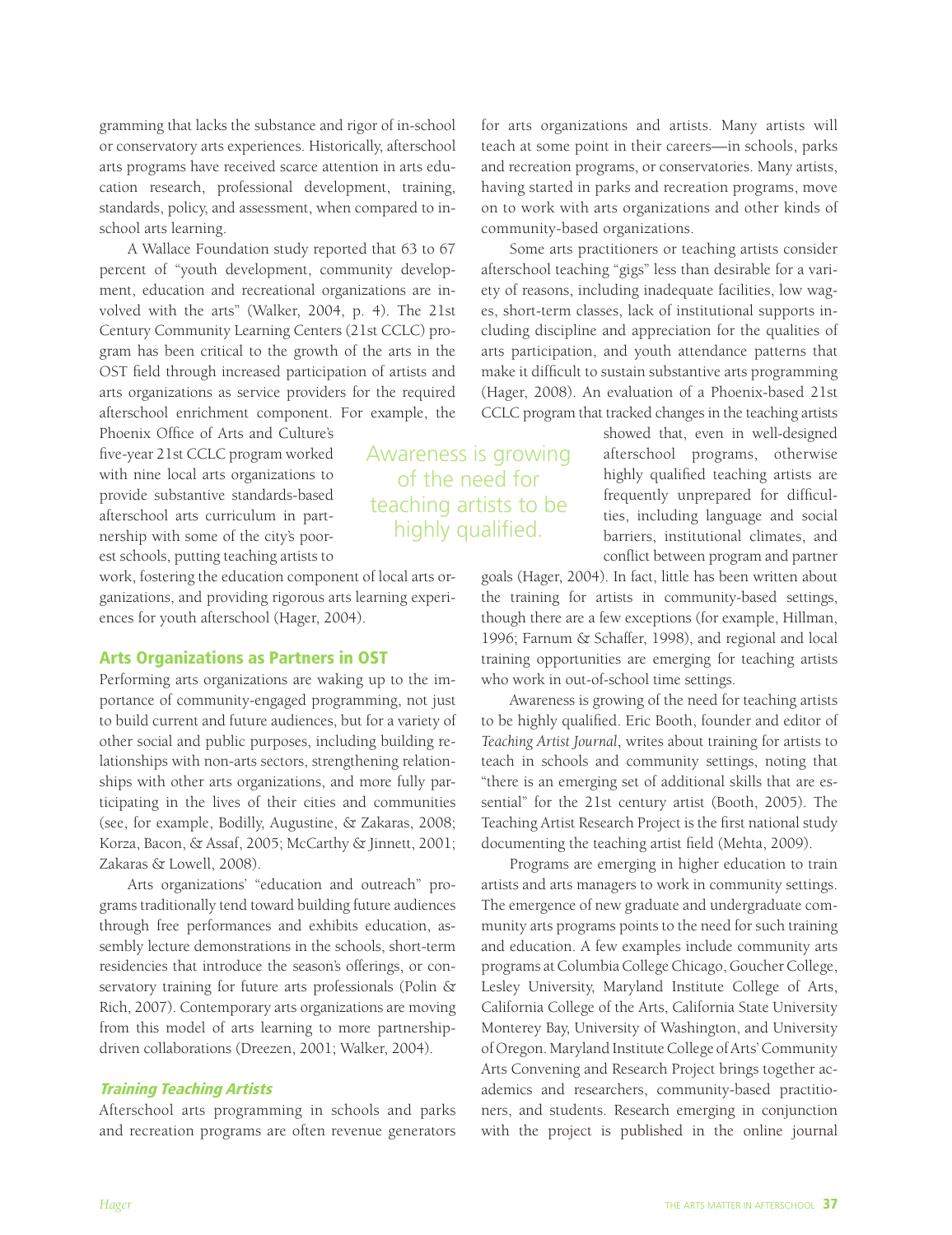

**The Situation (Love where you live) A photo of something I want to change in my community. This is a scene that happens in the neighborhood all of the time. OUR WORLD IN PICTURES** 

*Community Arts Perspectives* on the Community Arts Network (www.communityarts.net). Similarly, Imagining America (IA), a consortium of colleges and universities concerned with civic engagement, brings together higher education institutions each year to share best practices. IA sponsors the Curriculum Project Research related to community cultural development education and training (Goldbard, 2008).

The Dana Foundation's *Transforming Arts Teaching* (Polin & Rich, 2007) discusses how critical it is to prepare artists to teach in community settings, highlighting the role of higher education in preparing artists, educators, and staff. The report presents case studies of 24 partnerships between higher education and performing arts organizations that offer classes to train artists to work in community settings in order to affect the quality of youth arts engagement over the long term. However, the community youth arts field is just beginning to document best practices, to articulate guidelines for trainings and curriculum, and to identify resources.

#### **Challenges**

The relevance of the YouthARTS Development Project for the arts sector is that it provided a framework for describing and evaluating quality for effective afterschool programs that include the arts. One important aspect of quality was that the programs focused on staff and teaching training. Most arts educator certification and training programs prepare arts teachers to work in school settings. Though the emergence of community arts programs in higher education institutions will help to identify routes for qualified arts instructors in community youth arts, this is a relatively new development. Research on teaching artist training, in conjunction with the emergence of professional and academic training programs for artists who want to teach in community settings, will likely have a long-term positive effect on community youth arts.

It is not difficult to make a case for the relevance and impact of the arts to the OST community. There are many sterling examples of community-based organizations delivering high-quality arts programming afterschool. The National Institute of Out-on-School Time (2008) reports that: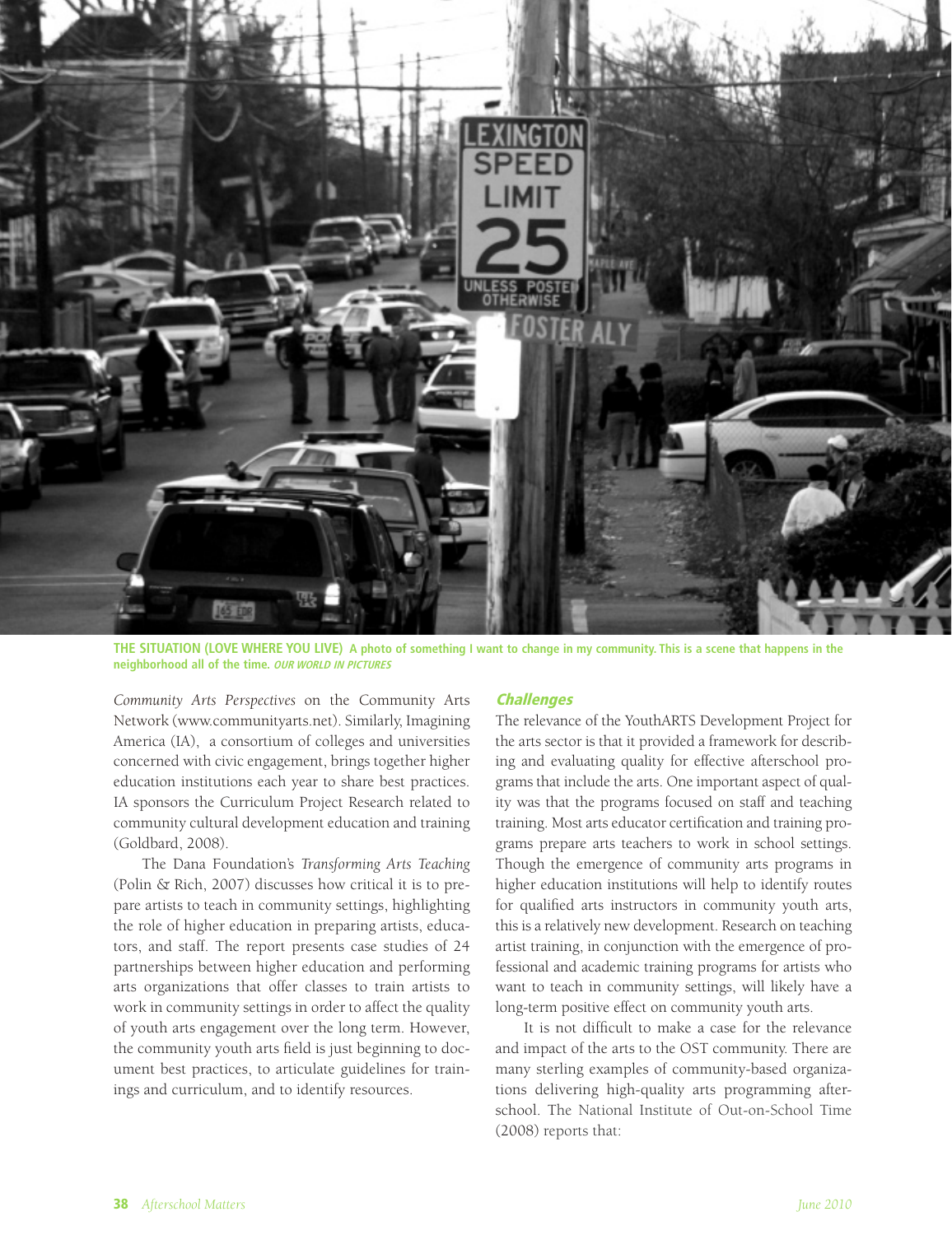Engagement in the arts, whether the visual arts, dance, music, theatre or other disciplines, nurtures the development of cognitive, social, and personal competencies. Arts focused afterschool programs can increase academic achievement, decrease youth involvement in delinquent behavior and improve youth attitudes towards themselves and others and their futures.

Local arts agencies that administer teaching artist rosters tend to focus on school-based residencies and to foster long-term relationships with school districts and school personnel. A recent RAND report (Zakaras & Lowell, 2008) found that 80 percent of state arts agencies (SAAs) maintain artist rosters to connect artists with schools and other organizations. However, despite a growing recognition for the importance of providing arts learning for youth in communities, it can be a challenge for SAAs and arts organizations to include community youth arts, in addition to school-based programs, as part of a comprehensive arts learning strategy.

This trend may be changing as foundations and arts policy researchers document and disseminate bestpractice models for the arts in afterschool. However, as the RAND authors note, "We have no data on the amount of instruction or number of K–12 children reached by afterschool programs nationwide or statewide" (Zakaras & Lowell, 2008, p. 38). Citywide afterschool programs that include the arts, such as Boston's Afterschool for All and LA's Best, are establishing model programs; at the same time "afterschool arts programs are housed within a large network of providers" (Zakaras & Lowell, 2008, p. 37), and, to date, there is no system-wide study documenting the community youth arts field.

Differences between in-school and afterschool programs in their staffing, funding, institutional structures, learning objectives, and access can cause arts organizations to locate education programs in schools because it is easier or more familiar or because the funding to support such programs is more readily available. Community youth arts programs require a different strategy in partnership development and organization. Instruction for in-school programs requires different skills from teaching artists as well, and these programs are usually of shorter duration due to institutional school structures. Furthermore, it can be difficult to identify teaching artists who have the kinds of expertise required for afterschool programs, especially in high-risk communities. The challenge is to bring the youth arts and OST sectors closer together to share resources and training, advance research and evaluation, and advocate for policies in support of comprehensive, high-quality community youth arts.

The afterschool and arts communities need to work with state and local arts agencies to identify experienced arts educators and teaching artists; define high-quality arts participation; and integrate social, developmental, and academic goals with rigorous arts programming that meets 21st century goals. The expertise that characterizes highly qualified teaching artists and community artists, and a corresponding compensation structure, need to be identified. Arts-based and outcomes-based research addressing arts learning in OST is necessary in order to advance strong policies in support of community youth arts through increased formal partnerships between arts organizations and afterschool and other community-based organizations.

#### Works Cited

Abookire, N., & McNair, J. S. (1989). Children's theatre activities at Karamu House, 1915–1975. In R. Bedard & J. Tolch (Eds.), *Spotlight on the Child: Studies in the History of American Children's Theatre* (pp. 69–84). Westport, CT: Greenwood Press.

Adams, D., & Goldbard, A. (2001). *Creative community: The art of cultural development*. New York, NY: Rockefeller Foundation.

Addams, J. (1910). *Spirit of youth and the city streets: Twenty years at Hull House*. New York, NY: MacMillan.

Arts Education and Americans Panel (1977). *Coming to our senses: The significance of the arts for American education*. New York, NY: McGraw-Hill.

Arts Education Partnership. (2001). *No subject left behind: A guide to arts education opportunities in the 2001 NCLB Act.* Retrieved from http://www.aep-arts.org/files/ advocacy/NoSubjectLeftBehind2005.pdf

Backas, J. (1977). *The arts at the community level: A report to the National Endowment for the Arts*. Unpublished manuscript.

Bedard, R. (1989). Junior League children's theatre: Debutantes take the stage. In R. Bedard & J. Tolch (Eds.), *Spotlight on the Child: Studies in the History of American Children's Theatre* (pp. 35–50). Westport, CT: Greenwood.

Blood, M. (1996, June). Theatre in the settlement houses: Hull House Players, Neighborhood Playhouse, and Karamu Theatre. *Theatre History Studies, 16*, 45–68.

Bodilly, S., Augustine, C., & Zakaras, L. (2008). *Revitalizing arts education through community-wide coordination*. RAND Corporation. Retrieved from http:// www.rand.org/pubs/monographs/MG702/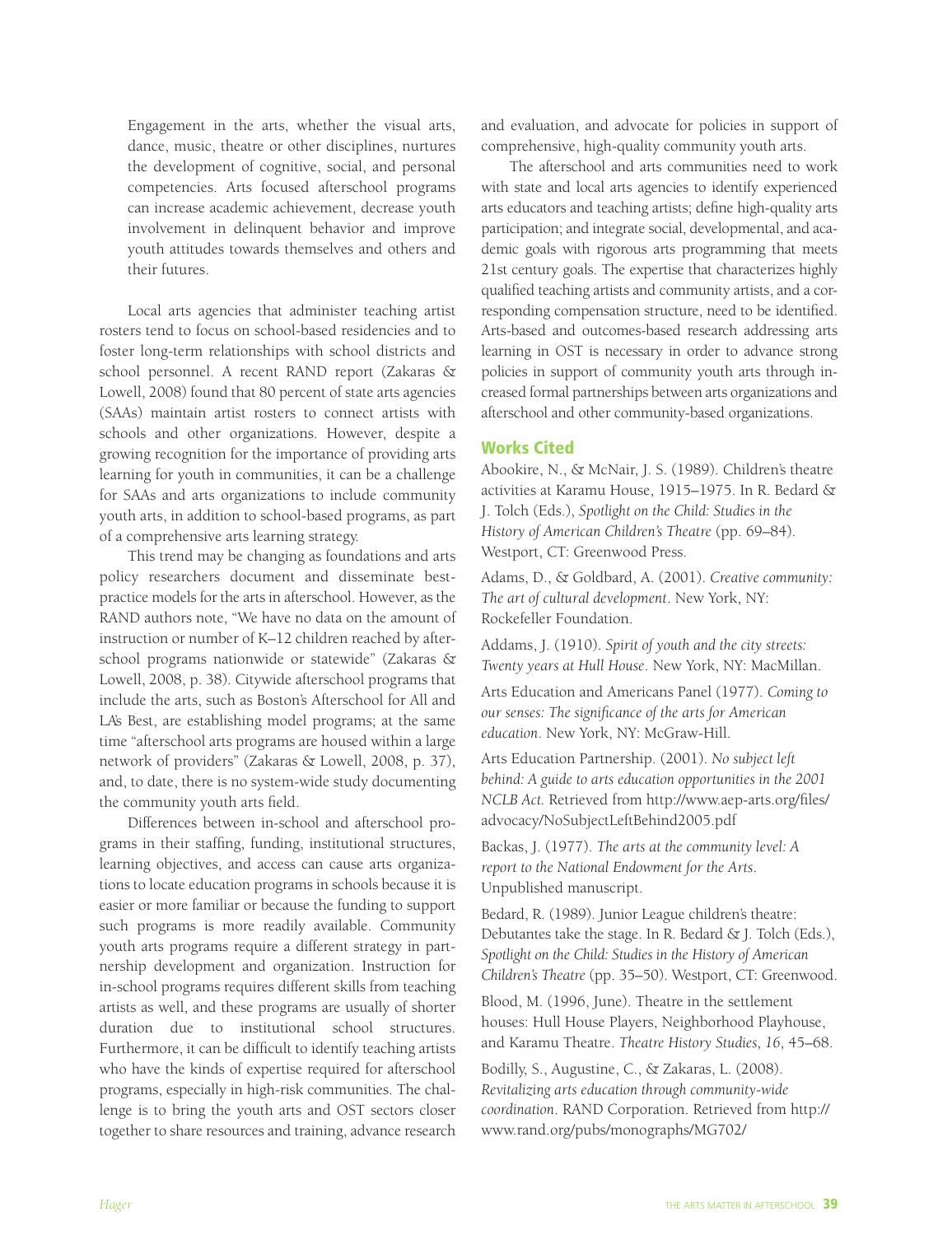Booth, E. (2005). Training the 21st Century artist. *Julliard Journal Online, 21*(2). Retrieved from http://www. juilliard.edu/update/journal/j\_articles666.html

Comer, V. (1946, November). The arts and your town: The Junior League explores a new field for community planning. *Community Bulletin of Community Chests and Councils*. Nancy Hanks Library, National Endowment for the Arts Archives.

Davis, A. (1984). *Spearheads for reform: The social settlements and the Progressive Movement, 1890–1914*. New Brunswick, NJ: Rutgers University Press.

Deasy, R. (Ed). (2002). *Critical links: Learning in and through the arts and student academic and social development.* Washington, DC: Arts Education Partnership.

Dreezen, C. (2001). *Teaching partnerships: Report of a national forum on partnerships improving teaching of the arts*. Arts Education Partnership. Retrieved from http://aep-arts.org/files/publications/ Teaching%20Partnerships.pdf

Dubois, R. D. (1943). *Get together Americans: Friendly approaches to racial and cultural conflicts through the neighborhood home festival*. New York, NY: Harper.

Ewell, M. (2000). Community arts councils: Historical perspectives. *Culturework: A Periodic Broadside for the Arts and Culture Workers, 5*(1), 1–16. Retrieved from http:// aad.uoregon.edu/culturework/culturework15.html

Ewell, M., & Ewell, P. (1975). Planning for grassroots arts development: A research study of nine communities in transition. *Arts in Society, 12*, 92–109.

Farnum, M., & Schaffer, R. (1998). *YouthARTS Handbook: Arts programs for youth at risk*. Washington, DC: Americans for the Arts.

Fiske, E. (Ed.). (1999). *Champions of change: The impact of arts on learning*. Washington, DC: Arts Education Partnership and President's Committee on the Arts and Humanities.

Fowler, C. (1988). *Can we rescue the arts for America's children? Coming to our senses, 10 years later*. New York, NY: American Council for the Arts.

Gard, R. (1955). *Grassroots theatre: A search for regional arts in America*. Madison, WI: University of Wisconsin.

Gard, R. (1975). The arts in the small community. *Arts in Society, 12*, 82–91.

Gibans, N. F. (1982). *The Community Arts Council Movement: History, opinion, issues*. New York, NY: Praeger.

Goldbard, A. (2008). *The Curriculum Project report: Culture and community development in higher education.* Imagining America. Retrieved from http:// curriculumproject.net/pdfs/08.CP.report.pdf

Hager, L. (2003). Partnership, policies and programs: Ideological constructions on federal youth arts and drama. *Youth Theatre Journal, 17*, 82–89.

Hager, L. (2004). Phoenix Arts Collaborative 21st Century Community Learning Center first-year findings. Unpublished report. Phoenix, AZ: Phoenix Office of Arts and Culture.

Hager, L. (2008). Community arts. In D. Blandy & G. Carpenter (Eds.), *Arts and Cultural Programming: A Leisure Perspective* (pp. 159–172)*.* Champaign, IL: Human Kinetics.

Heath, S. B., & Roach, A. (1999). Imaginative activity: Learning in the arts during nonschool hours. In E. Fiske (Ed.), *Champions of Change* (pp. 19–34). Washington, DC: National Endowment for the Arts.

Heath, S. B., Soep, E., & Roach, A. (1999). *ArtShow: Youth and community development*. Washington, DC: Partners for Livable Communities.

Heath, S. B., Soep, E., & Smyth, L. (1998). Living the arts through language-learning: A report on communitybased youth organizations. *Americans for the Arts Monographs, 2*(7).

Hillman, G. (1996). *Artists in the community: Training artists to work in alternative settings*. Washington, DC: Americans for the Arts.

Jackson, S. (1996). Civic play housekeeping: Gender, theatre and American reform. *Theatre Journal, 48*(3), 337–361.

Jackson, S. (2000). *Lines of activity: Performance, historiography, Hull-House domesticity*. Ann Arbor, MI: University of Michigan.

Kamark, E. (1975). The surge of community arts: A prefatory note. *Arts in Society, 12*(1), 6–10.

Kennedy, A. (n.d.) *The arts as a function of local community life*. Biographical Material (1920–1931). Box 1, Folder 1. Albert J. Kennedy Collection. The Social Welfare History Archives Center. University of Minnesota Libraries.

Korza, P., Schaffer Bacon, B., & Assaf, A. (2005). *Civic dialogue, arts and culture: Findings from Animating Democracy*. Washington, DC: Americans for the Arts.